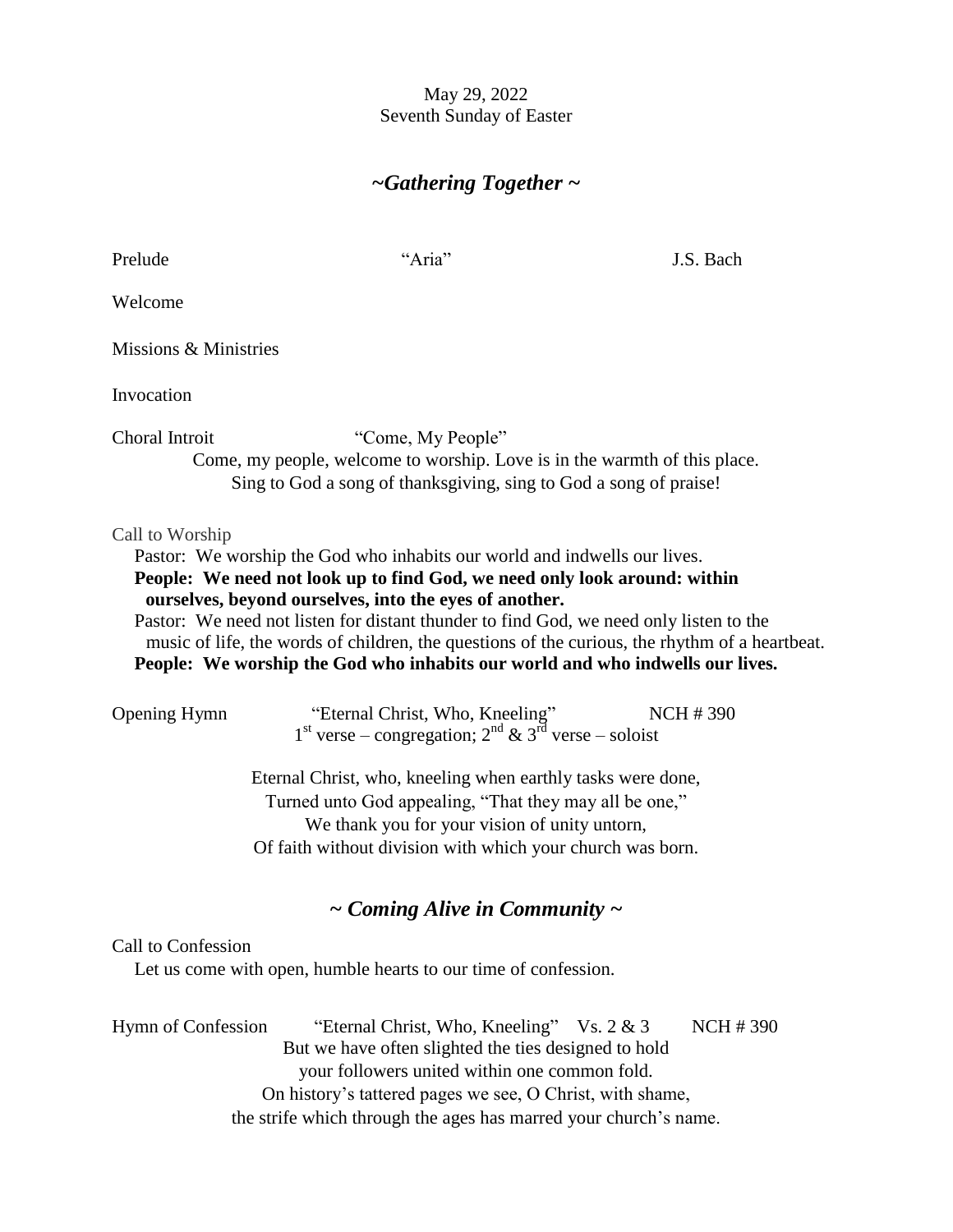Accept our deep contrition for all our sundering ways which still disrupt your mission, which mock our words of praise. Christ, may your Spirit guide us that we may find, beyond the things which still divide us, love's all-embracing bond.

*Silence for Prayer and Reflection*

Assurance of Forgiveness

Friends, hear again the good news: In Jesus Christ our sins are forgiven and we are set free.

Special Music

#### *~ We Hear God's Word ~*

Scripture Lessons The Gospel Reading: John 17:20-26 Susan Royer The Reading of Psalm 97 The Epistle Reading: Acts 16:16-34 The Word of God for the people of God. **Thanks be to God.**

Sermon Rev. Suzanne M. Spaulding

Hymn for Reflection "Rejoice, Give Thanks and Sing" **NCH # 303** Rejoice, give thanks and sing; your Sovereign God adore! For Christ has robbed death's stings and triumphs evermore. Lift up your heart, lift up your voice! Rejoice, again I say, rejoice.

> Our Savior Jesus reigns, the God of truth and love; The Lamb who purged our stains is crowned with power above. Lift up your heart, lift up your voice! Rejoice, again I say, rejoice.

Christ Jesus cannot fail to rule both earth and heaven; The keys of death and hell are to the Savior given. Lift up your heart, lift up your voice! Rejoice, again I say, rejoice.

Rejoice in glorious hope, for Christ the Judge shall come, And take the faithful up to their eternal home. We shall soon hear a heavenly voice Above the trumpet's sound, "Rejoice!"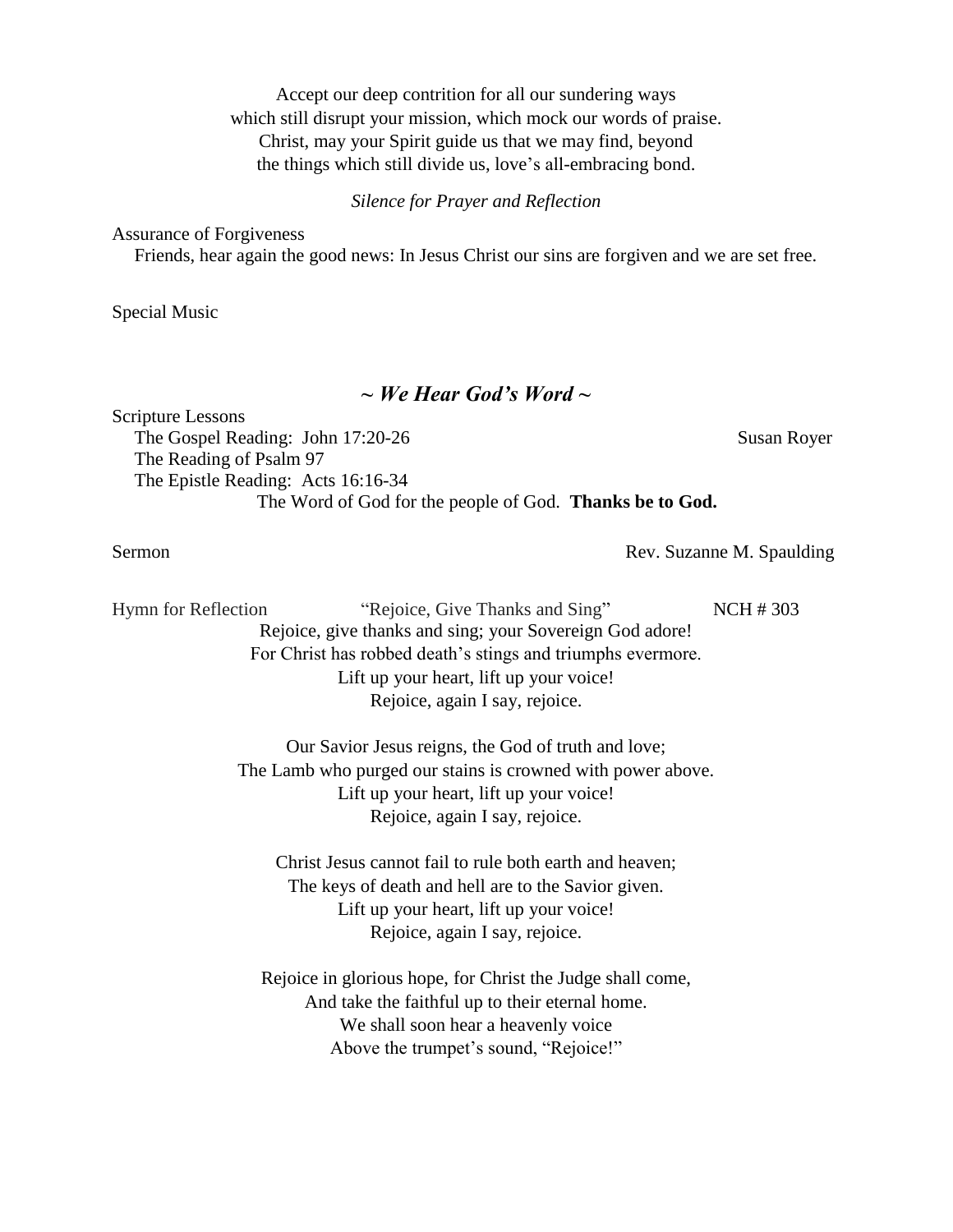## *~ Sharing Blessings With Others ~*

Prayers of the People

The Prayer of Our Savior

Minister: Let us pray as Christ our Savior has taught us.

**All: Our Father, who art in heaven, hallowed be thy name. Thy Kingdom come. Thy will be done on earth as it is in heaven. Give us this day our daily bread. And forgive us our sins, as we forgive those who sin against us. And lead us not into temptation, but deliver us from evil. For thine is the kingdom and the power and the glory, forever. Amen.**

Offering our Gifts - Thank you for your faithful support of Shenkel's ongoing ministries *Strengthen the Church (STC) - It is a special mission offering to reimagine and build the future of the UCC. Shared at conference and national levels, STC largely supports youth ministries and full-time leaders for new churche where the UCC voice has not been heard.* 

Offering Response "Doxology" NCH # 778 Praise God from whom all blessings flow; Praise god, all creatures here below; Praise God for all that love has done; Creator, Christ, and Spirit, One.

Prayer of Dedication

#### *~ Going out in Joy ~*

Sending Hymn "In the Midst of New Dimensions" NCH # 391 In the midst of new dimensions, in the face of changing ways. Who will lead the pilgrim peoples wandering in their separate ways?

Refrain: God of rainbow, fiery pillar, leading where the eagles soar, We your people, ours the journey now and ever, now and ever, now and ever more.

Through the flood of starving people, warring factions and despair, Who will lift the olive branches? Who will light the flame of care? (Refrain)

As we stand a world divided by our own self seeking schemes, Grant that we, your global village might envision wider dreams. (Refrain)

We are man and we are woman, all persuasions, old and young, Each a gift in your creation, each a love song to be sung. (Refrain)

Should the threats of dire predictions cause us to withdraw in pain, May your blazing phoenix spirit, resurrect the church again. (Refrain)

Benediction

Postlude "With Trumpets and Horns" Handel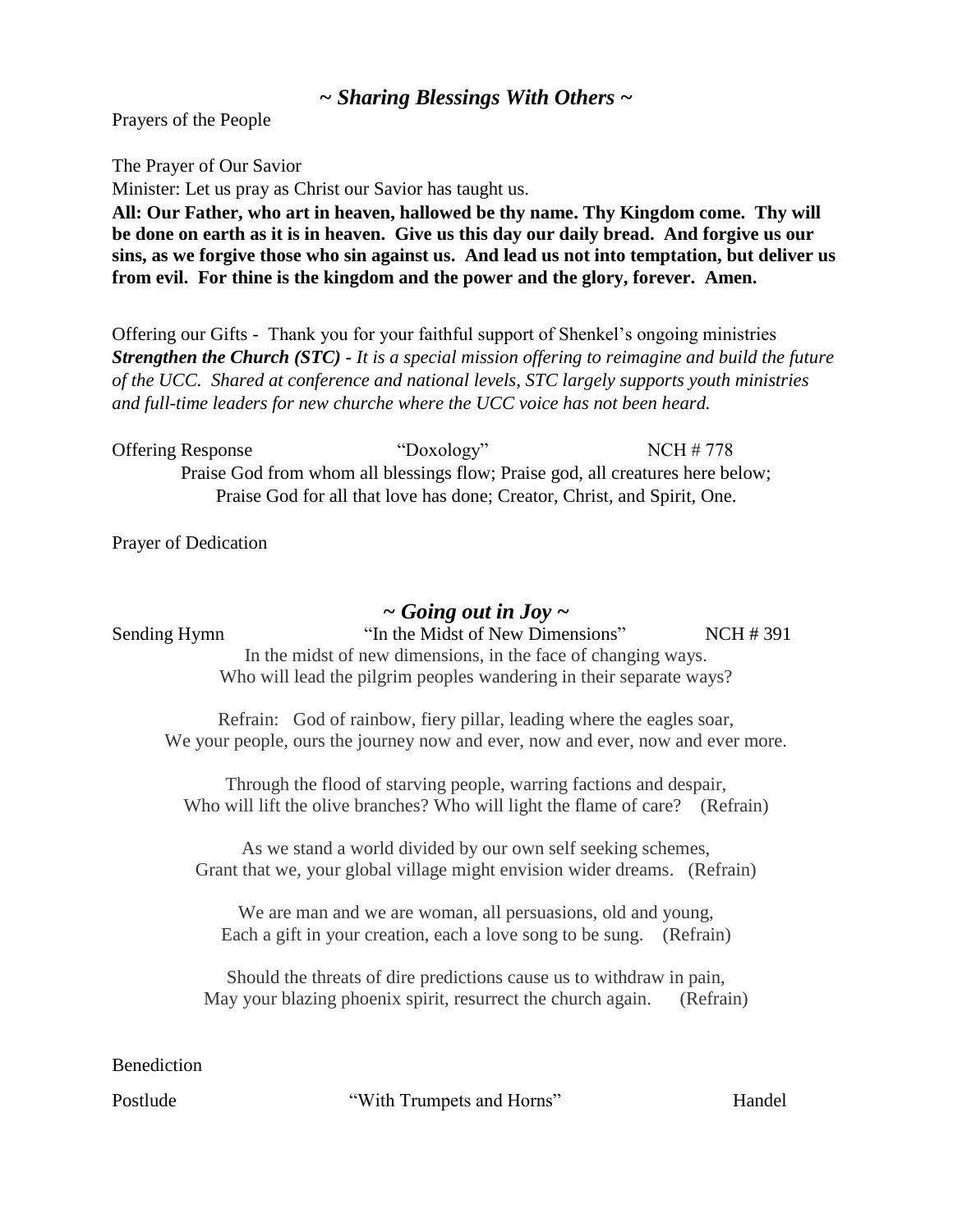### *Announcements*

#### **The Prayer Community asks you to join with us this week in praying for:**

Pat Kuestner Lindsay Hoff Roberta Peterman Karl Metka Richard, Ricky and Ryan Golden

## *~ This week at Shenkel UCC ~*

| Sun., 5/29  | $\sim$ Reflective Worship service at 8:30 am in sanctuary. |
|-------------|------------------------------------------------------------|
|             | $\sim$ Worship service in the sanctuary at 9:45 am         |
|             | $\sim$ White Privilege Discussion at 11 am                 |
| Tues., 5/31 | $\sim$ White Privilege Discussion at 11 am                 |
| Wed., $6/1$ | $\sim$ White Privilege Discussion at 7 pm                  |

## *~Upcoming events at Shenkel UCC~*

| Sun., 6/5    | $\sim$ Reflective Worship service with communion at 8:30 am in sanctuary. |
|--------------|---------------------------------------------------------------------------|
|              | $\sim$ Worship service with communion in the sanctuary at 9:45 am         |
|              | $\sim$ White Privilege Discussion at 11 am                                |
| Tues., $6/7$ | $\sim$ White Privilege Discussion at 11 am                                |
| Wed., 6/8    | $\sim$ White Privilege Discussion at 7 pm                                 |

Scripture Readings for June 5:

Genesis 11:1-9; Psalm 104:24-34; Acts 2:1-21

A Congregational Meeting will be held on Sunday, June  $5<sup>th</sup>$ , for the express purpose of acting on a proposal to remove dead trees from our property. Further information and proxy votes will be forthcoming.